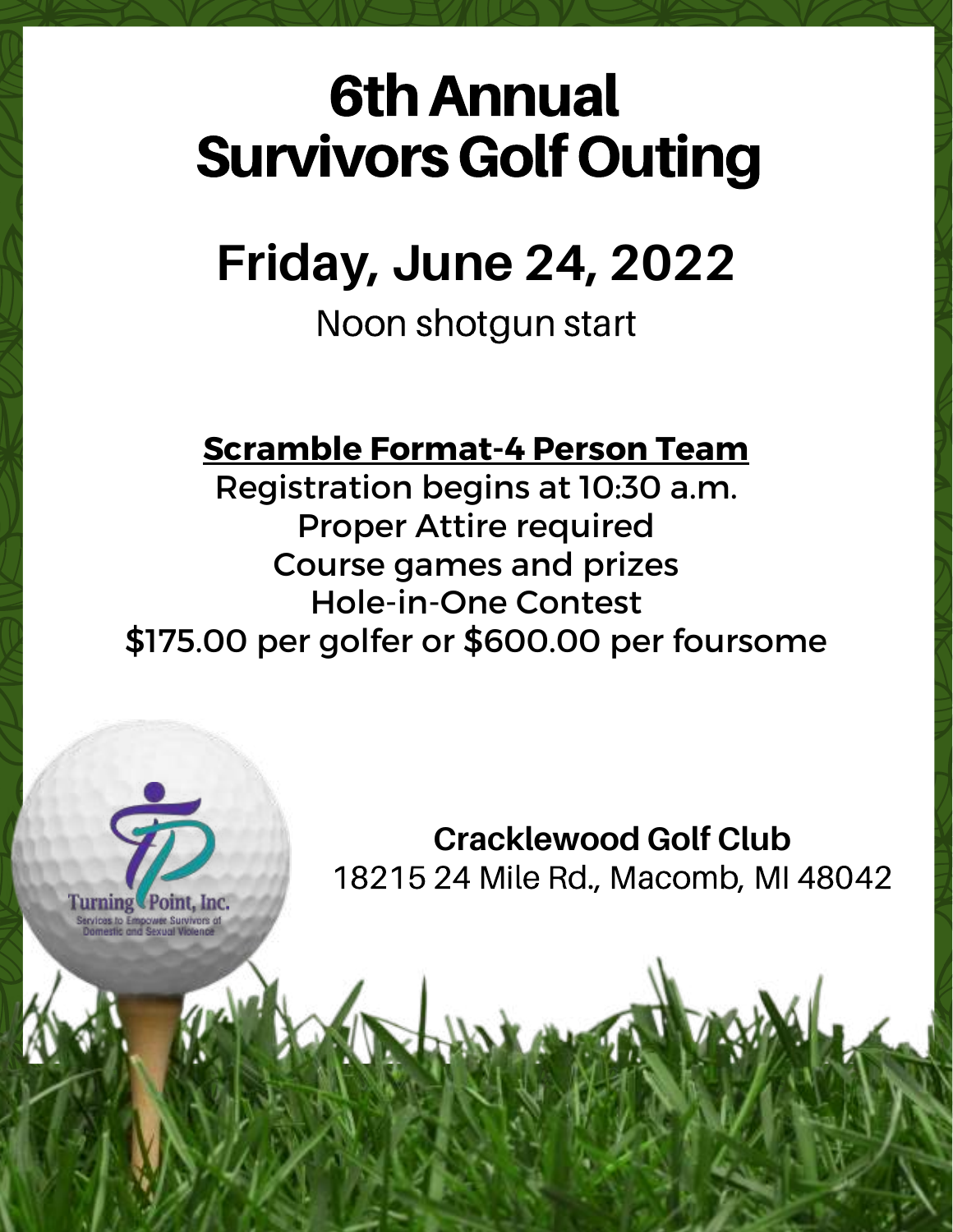

#### **EXECUTIVE BOARD OF DIRECTORS**

Ilene Bischer Cindy Bala-Brusilow Catherine Bulgarelli Teresa Fiehn Paul Zaffarano

#### **BOARD OF DIRECTORS**

Sue Blanchard Lauri Catenacci Elizabeth Darga Ruth Davis Christine Fornal Charley Jackson, Jr. Keith Lesperance Stephanie Marianos Lyndsay Ott William Potthoff Leslie Sheidler

#### **TURNING POINT LEADERSHIP**

Sharman Davenport Karan Bates-Gasior Eleanor Bradford Christina Boyland Kiearha Davidson Sara Dobbyn Carmen Wargel

Dear Friends,

On Friday, June 24, 2022 we will be hosting our annual Survivor's Golf Outing at Cracklewood Golf Club, in Macomb, MI. We are pleased to host this event every summer and know that its continued success is dependent on community partners like you. We ask that you please consider supporting this event by committing to a sponsorship. It is our hope that we will not only have a financially successful event, but that we will also raise awareness to our cause by bringing community members together and letting our voices be heard.

In our 42nd year, Turning Point is committed to building on its foundation of empowering domestic and sexual violence survivors through access to the following free, comprehensive programs and services: an Emergency Shelter, Housing Opportunities, Trauma Advocacy and Counseling, a 24-Hour Hotline, Personal Protection Order (PPO) assistance, Legal Advocacy, a Forensic Nurse Examiner Program, First Response Advocacy, and Community and Prevention Education.

Last year, we established new Transitional and Rapid Re-Housing programs to eliminate the barrier to safe, affordable housing many survivors face when they leave the shelter. Today, over 30 families have a safe place to call home, where their children can grow and thrive without the threat of violence.

On behalf of the many victims and survivors of domestic violence and sexual assault that will benefit most from your kindness and generosity, we want to personally thank you for your consideration and hope to partner with you in supporting a critical need in our community.

Sincerely,

Sharman Davenport, Ph.D. President/CEO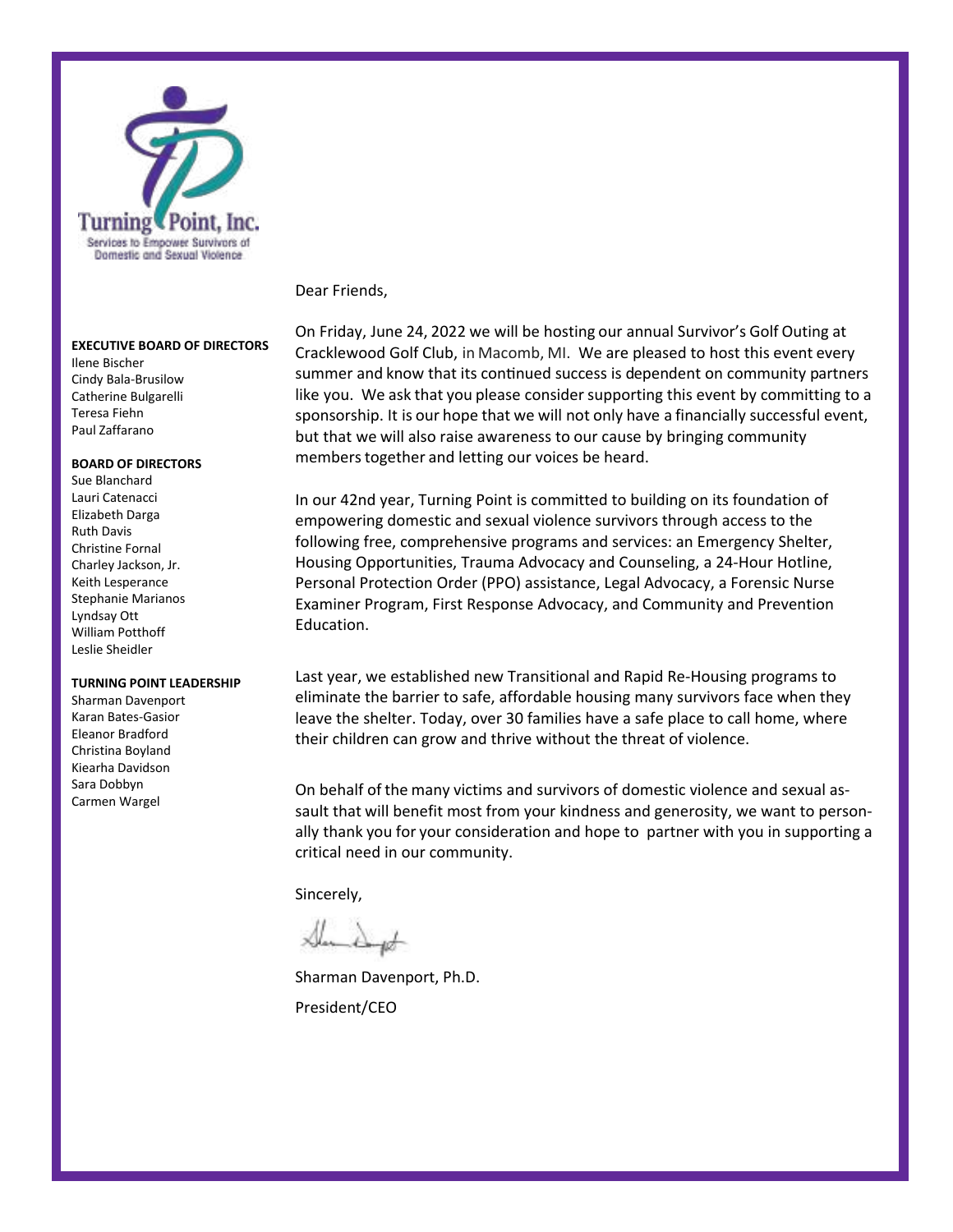

### **Survivors Golf Outing Friday, June 24th, 2022**

### *Shotgun Start at Noon*

Cracklewood Golf Club 18215 24 Mile Rd, Macomb, MI 48042



### **Scramble Format-4 Person Team**

Registration from 10:30a.m.-11:45a.m. Proper Attire Required Course games and prizes Hole-In-One contest \$175.00 per golfer or \$600.00 per foursome

### **Meals & Refreshments**

Lunch anytime after registration 3 Drink Tickets included Steak Dinner served after play

### **Sponsorship Opportunities**

### **Presenting Sponsor: \$7,500 (One Available)**

- Recognition as overall event sponsor in online communications and promotional materials
- Organization materials included in player gift bag
- Two golf foursomes (8 golfers)
- Eight additional dinner tickets
- Hole sponsor at 1st and 18th tee boxes
- Inclusion on each player cart sponsor sign

### **Survivor Advocate Sponsor: \$5,000**

- Single sponsor for mission-driven signage
- Recognition sign at player dinner tables
- One golf foursome (4 golfers)
- Four additional dinner tickets
- Inclusion on each player cart sponsor sign **Gold Sponsor: \$1,000**

### **Silver Sponsor: \$500**

Logo recognition sign at contest hole or special event day activity

### **Hole Sponsor: \$200**

Logo recognition sign at a tee box

### **Drink Cart Sponsor: \$5,000 (One Available)**

- Single sponsorship opportunity
- Recognition banner on course drink cart
- One golf foursome (4 golfers)
- Eight additional drink tickets

### **Platinum Sponsor: \$2,500**

- Recognition sign at player dinner tables
- Logo highlighted in an online promotion
- One golf foursome (4 golfers)
- Hole sponsor at 1st and 18th tee boxes
- Inclusion on each player cart sponsor sign

- Logo recognition sign at a tee box
- One golf foursome (4 golfers)
- Inclusion on each player cart sponsor sign

### **Hole-in-One Sponsor: \$1,500 (One Available)**

- Recognition at the tee box
- One golf foursome (4 golfers)
- Inclusion on each player cart sponsor sign

### **Tickets Available at**

**https://turningpointmacomb.org/newsevents/survivors-golf-outing/**